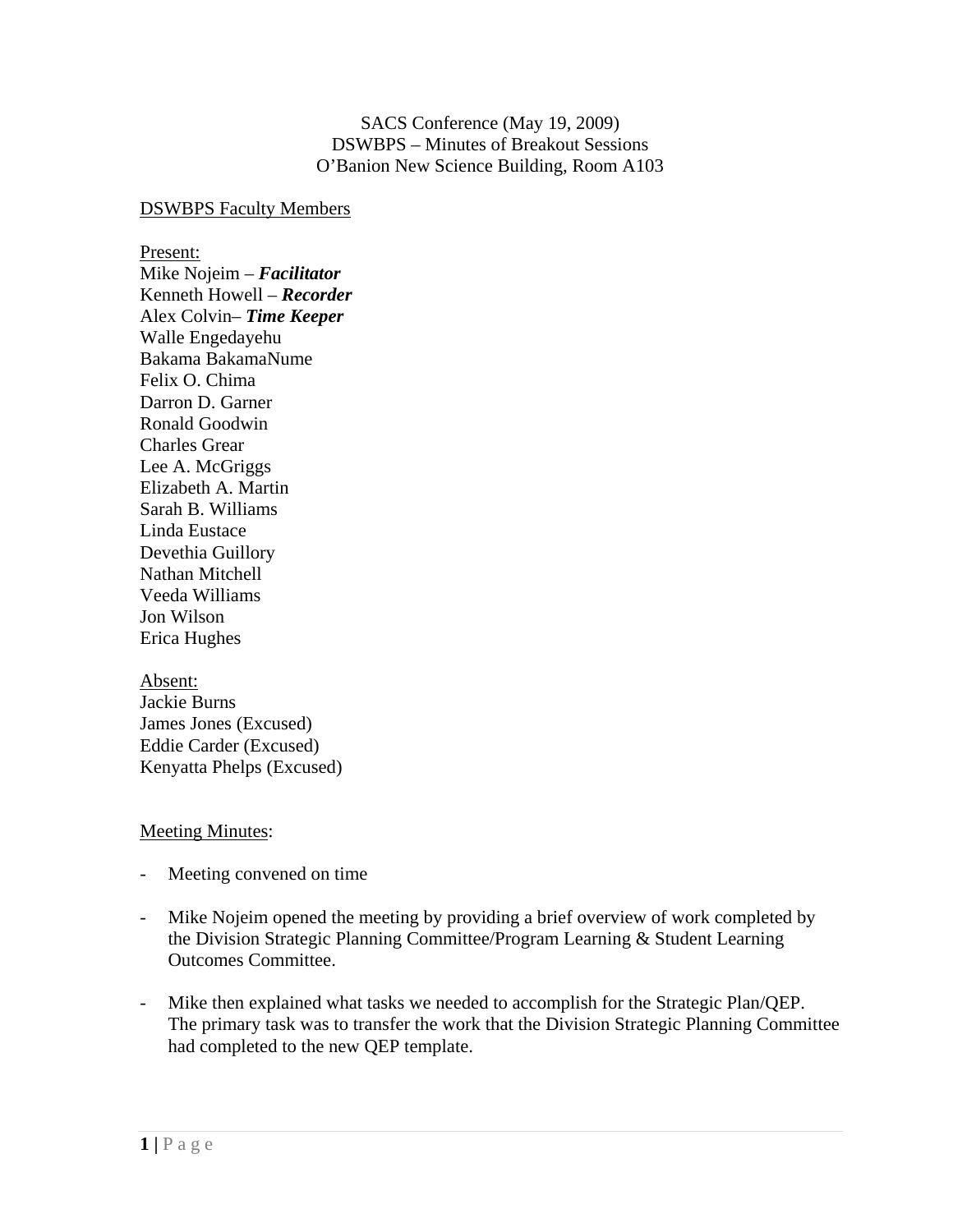- Because the Division Strategic Planning Committee had accomplished many of the task required to fill in the first few slides, this task became a matter of cutting and pasting the work that was already completed to the new template. The following slides of the template were filled in:
	- o Units Vision
	- o Units Mission
	- o Relation of Unit's Mission to University's Mission
	- o Updates to the Division's Organizational chart
	- o Units Core Values
- In each of the slides above the faculty members present were asked to provide feedback on language, content, and scope. Minor changes were made to the Strategic Planning Committee's original work. Nathan Mitchell reformatted the organizational chart.
- The above slides were voted on and approved unanimously by the faculty members present.
- Mike then suggested that we move forward—devoting our attention to the G-1 slides.
- At this time our Dr. Thomas-Smith joined our meeting. Mike asked two key questions for clarification: (1) Do we need to address slide G-2? Dr. Thomas-Smith replied that we did not; (2) How do we correlate the university goals of 2004 (of which there were 9) with the new university goals (of which there are 10) when the goals are not the same? This was of major concern, considering that the Division's Strategic Planning Committee had worked extensively on the goals established in Division's 2004-2008 QEP. Dr. Thomas-Smith informed Mike that the DSWBPS could use the original university goals to complete its task. She commented that we were one of the few departments that had actually completed and followed their Division Strategic Plan during the years between 2004-2008.
- The attendees, under Mike's leadership, then examined the 2004-2008 QEP that Dr. Engedayehu created in 2004.
- Mike transferred information from the Division's Strategic Planning slides that had been created earlier in committee.
	- o During this time the faculty examined each of the Division's goals, determined if the Division had met their goals, determined if proper documentation was recorded, evaluated the language of the information relating to each goal, and voted to except each slide, and voted on whether the Division should maintain the goal in the future QEP for 2009-2013.
	- o Dr. Williams suggested that additions be made to the goal related to Articulation Agreements.
	- o The only goal that the Division did not want to continue with was the goal related to forming articulation agreements with regional community colleges. The vote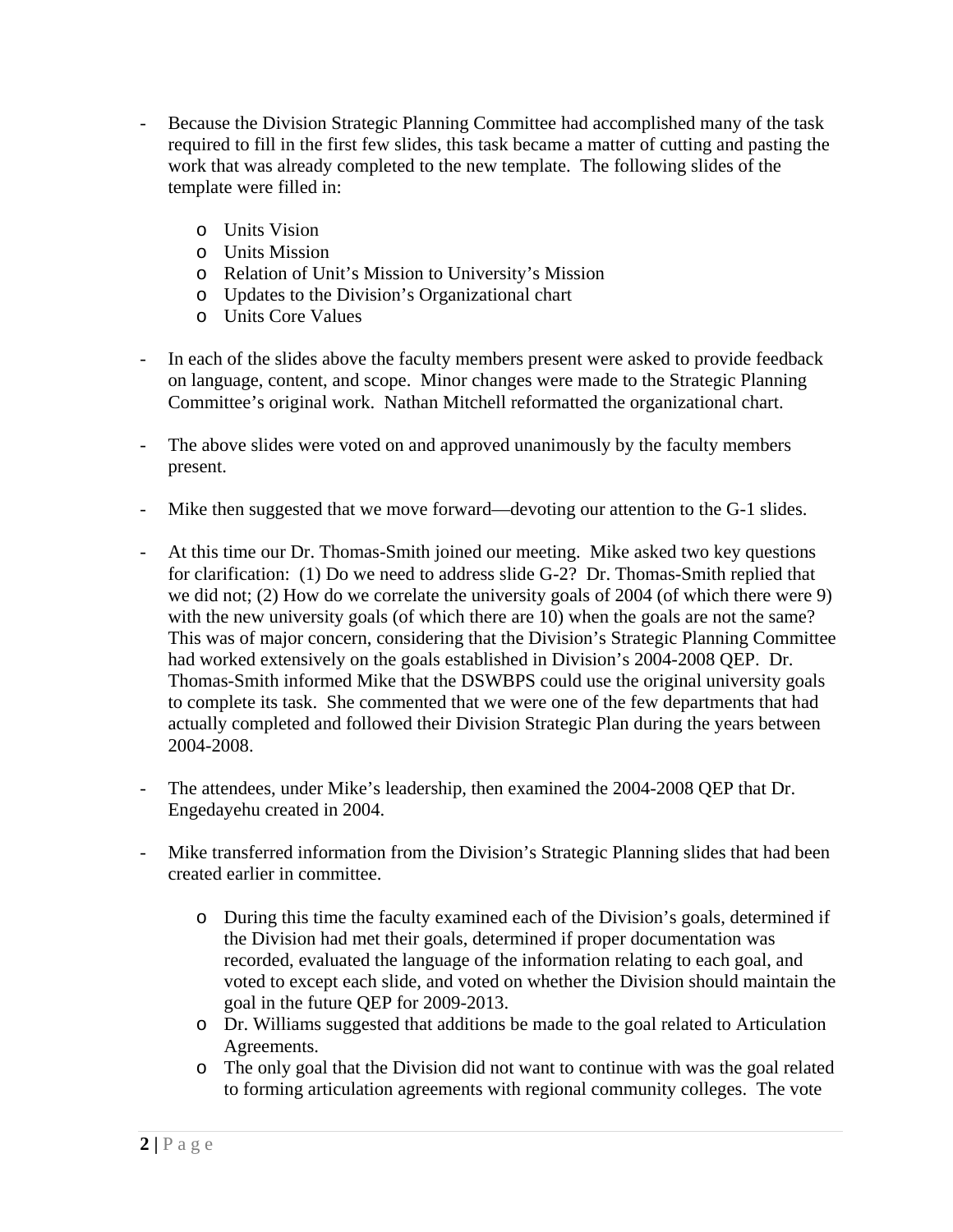was 8-7 (Dr. Engedayehu being the tie-breaking vote). It was deemed that we did not have the proper resources to fulfill this goal in the future.

- Morning session came to a close and we broke for lunch.
- After returning from lunch, attendees completed the work on the Division's goals (G-1 slides)
- Minor additions were made to the goals, primarily the inclusion of data/assessments related to the Social Work program which the Division's Strategic Planning Committee had overlooked or was unaware that it existed.
- The G-1 slides were completed in rough draft and approved with the understanding that Mike would finalize the language of the slides and send it back to the faculty for final approval.
- The committee then began the process of filling in the G-1-1 slides of the 2009-2013 QEP. The session broke in program groups and filled in the slides according to documented changes that were made to their individual program between the years 2004 and 2008. The documentation used for these changes, primarily included information from the Form A-1 that the programs had filled out prior to the meeting.
- Upon completing the G-1-1 slides, the attendees returned to the central meeting area in the room.
- Mike then suggested that we work on the next slides G-1-2.
	- o We realized that more data would need to be found for this particular slide. Mike and Alex Colvin have been tasked to find what information made be on file in the Social Work program and on file with Tony Adams in the Office of Institutional Research.
- It was determined that Slide H of the 2009-2013 QEP did not apply to our division.
- We proceeded to fill in Slide I of the 2009-2013 QEP. The faculty discussed several ideas for Program changes including the proposal of new degree programs in history, social work, and African American studies. There was discussion on improving service. Several ideas, including but not limited to changes in office hours, academic advising, and the addition of new faculty. These discussions led to the final listing of Profile changes on Slide I of the 2009-2013 QEP.
- With time short, Mike suggested that the faculty members discuss slides K-1 that aligns the Division's Goals to the University's Goal and the TAMUS Imperatives. It was determined that TAMUS Imperative #4 did not apply to our division. It was also determined that members of the Division's Strategic Planning Committee should meet and fill out the K-1 slides and bring them before the faculty for final approval.